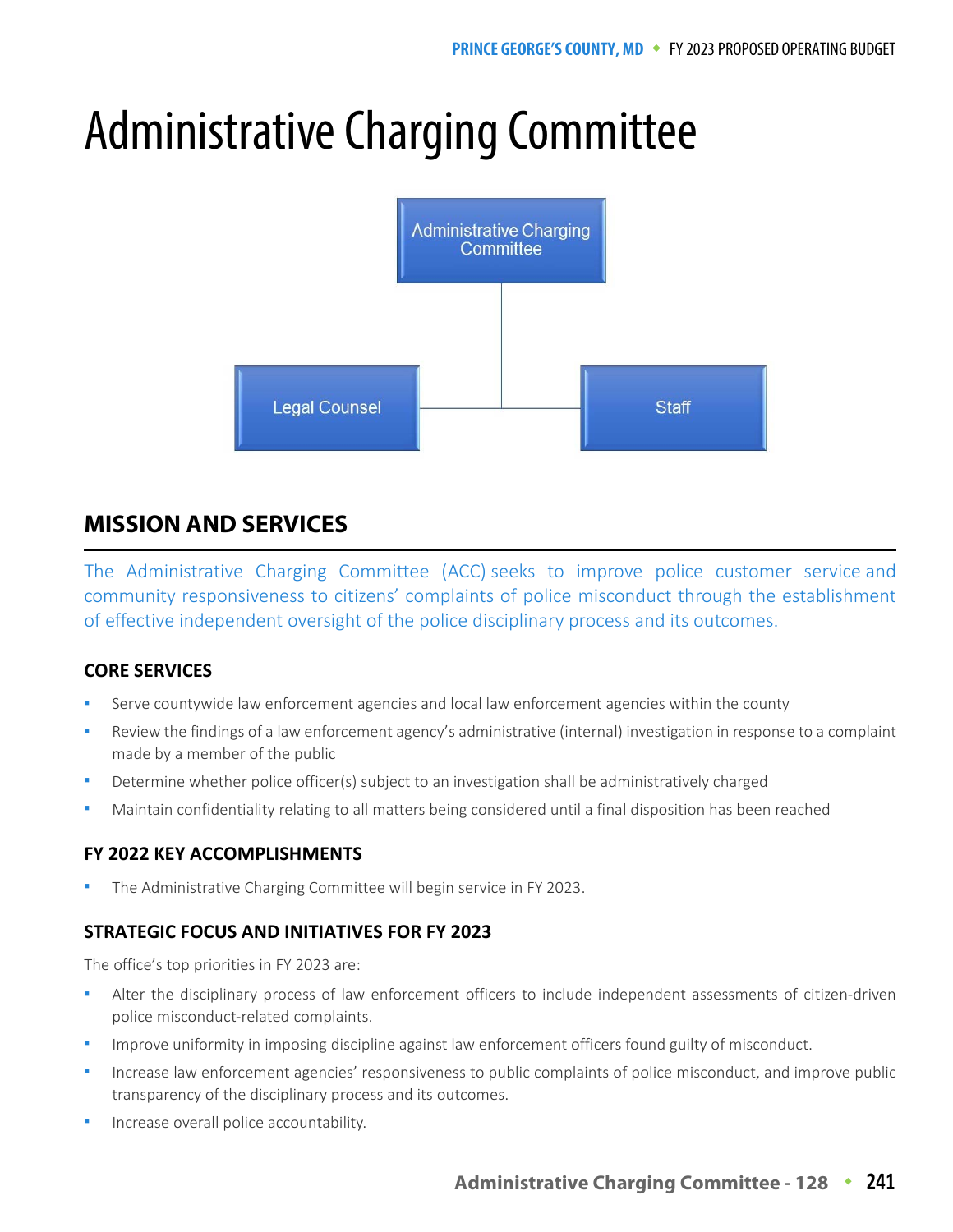## **FY 2023 BUDGET SUMMARY**

The FY 2023 proposed budget for the Administrative Charging Committee is \$921,100, an increase of \$921,100 or 100% over the FY 2022 approved budget.

## **Expenditures by Fund Type**

|                     | <b>FY 2021 Actual</b> |         | FY 2022 Budget |         | FY 2022 Estimate |         | FY 2023 Proposed |         |
|---------------------|-----------------------|---------|----------------|---------|------------------|---------|------------------|---------|
| <b>Fund Types</b>   | Amount                | % Total | Amount         | % Total | Amount           | % Total | <b>Amount</b>    | % Total |
| <b>General Fund</b> |                       |         |                |         |                  |         | \$921,100        | 100.0%  |
| <b>Total</b>        |                       |         |                |         |                  |         | \$921,100        | 100.0%  |

## **Reconciliation from Prior Year**

|                                                                                                                                                                                                           | <b>Expenditures</b> |
|-----------------------------------------------------------------------------------------------------------------------------------------------------------------------------------------------------------|---------------------|
| <b>FY 2022 Approved Budget</b>                                                                                                                                                                            |                     |
| Add: Compensation - New Positions - The creation of six new positions to support operations - Administrative Specialist<br>1G, Administrative Aide 2G, two Paralegal 1G and two Investigator 1G positions | \$420,000           |
| Add: Operating — New contract for legal services and stipends for ACC board members (five members)                                                                                                        | 176,000             |
| Add: Fringe Benefits — Funding allocated to align with the fringe benefit rate of 36.0% based on projected costs                                                                                          | 151,000             |
| Add: Operating — Funding for panel stipends for the Administrative Trial Board Members (three members) and<br>Administrative Judges                                                                       | 132,800             |
| Add: Operating — Net operating costs to support operations - telephone, printing, training, mileage, membership fees<br>and general office supplies                                                       | 41,300              |
| <b>FY 2023 Proposed Budget</b>                                                                                                                                                                            | \$921,100           |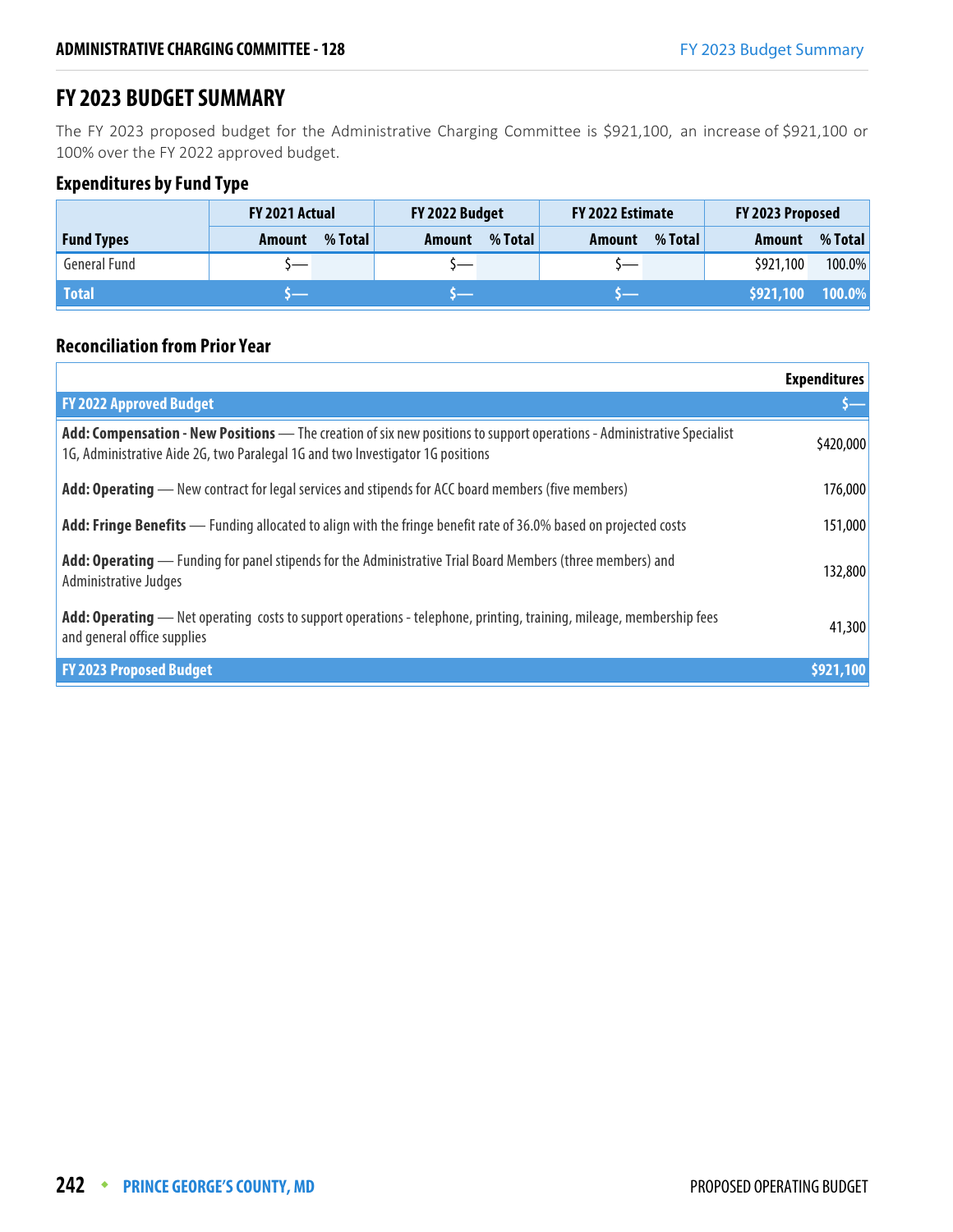## **STAFF AND BUDGET RESOURCES**

| Authorized<br><b>Positions</b> | FY 2021<br><b>Budget</b> | FY 2022<br><b>Budget</b> | FY 2023<br><b>Proposed</b> | Change<br><b>FY22-FY23</b> |
|--------------------------------|--------------------------|--------------------------|----------------------------|----------------------------|
| <b>General Fund</b>            |                          |                          |                            |                            |
| Full Time - Civilian           | O                        | U                        | 6                          | 6                          |
| Full Time - Sworn              | O                        | 0                        | 0                          | U                          |
| Subtotal - FT                  | U                        | 0                        | 6                          | 6                          |
| Part Time                      | $\Omega$                 | 0                        | 0                          | Λ                          |
| <b>Limited Term</b>            | U                        |                          | 0                          | $\left( \right)$           |
| <b>TOTAL</b>                   |                          |                          |                            |                            |
| Full Time - Civilian           | $\cap$                   | U                        | 6                          | 6                          |
| Full Time - Sworn              | U                        | 0                        | U                          | N                          |
| Subtotal - FT                  | U                        |                          | 6                          | 6                          |
| Part Time                      | $\Omega$                 |                          | U                          |                            |
| <b>Limited Term</b>            |                          |                          |                            |                            |

|                                  | FY 2023        |                     |                  |  |
|----------------------------------|----------------|---------------------|------------------|--|
| Positions By Classification      | Full<br>Time   | Part<br><b>Time</b> | Limited<br>Term  |  |
| <b>Administrative Specialist</b> |                |                     |                  |  |
| Administrative Aide              |                |                     | $\left( \right)$ |  |
| Investigator                     | $\mathfrak{D}$ |                     | $\left( \right)$ |  |
| Paralegal                        | $\mathfrak{D}$ |                     | $\left( \right)$ |  |
| TOTAL                            | 6              |                     |                  |  |